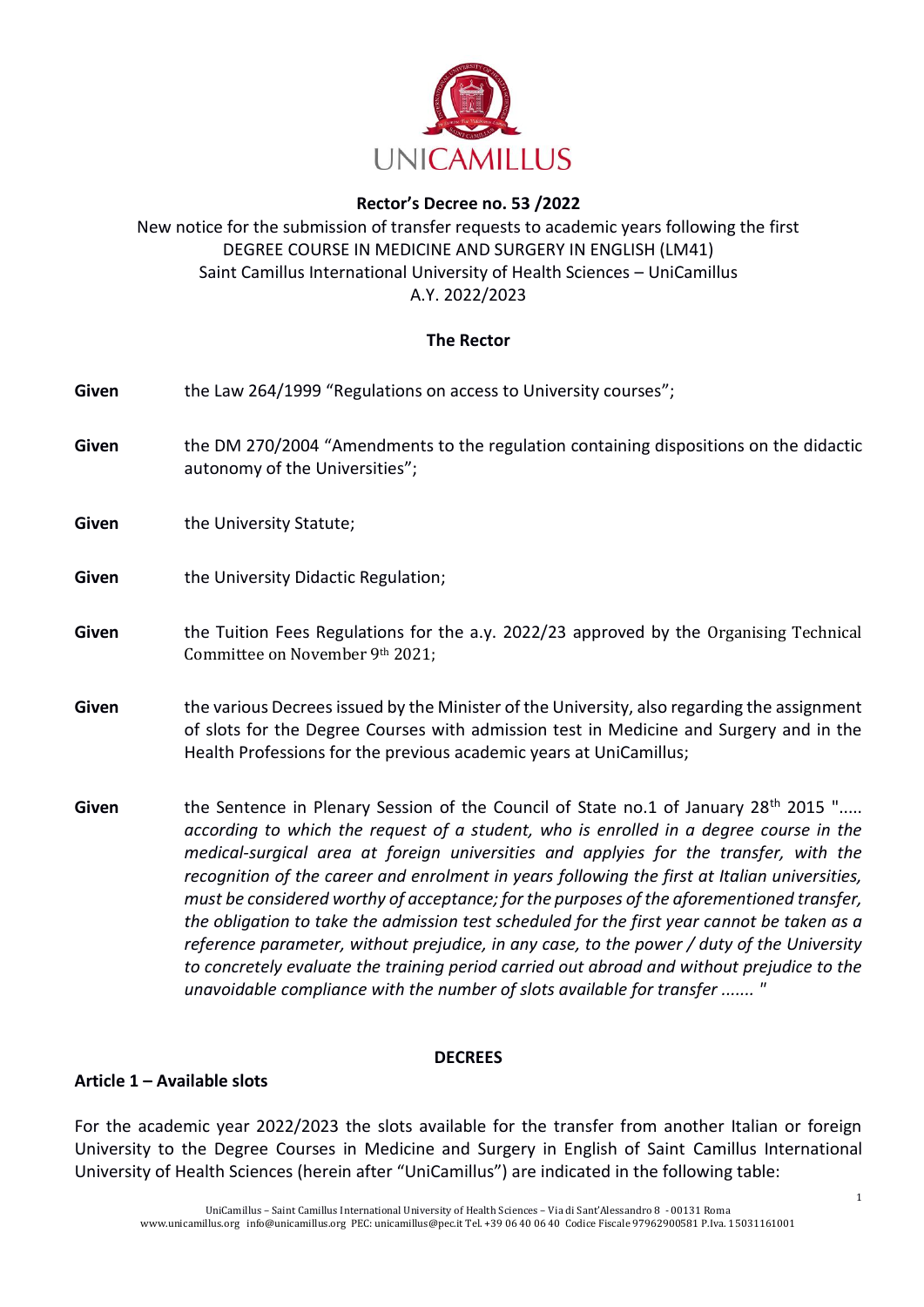

| <b>Degree Course</b>                             | <b>Available slots</b> | Year        |
|--------------------------------------------------|------------------------|-------------|
| Degree Course in Medicine and Surgery in English | 16                     | $2^{\circ}$ |
| Degree Course in Medicine and Surgery in English |                        | $3^{\circ}$ |

The number of available slots may be increased to an extent equal to the number of slots made available following study waivers or transfers of UniCamillus' students.

## **Article 2 – Admission requirements**

Students enrolled in a Degree Course of an Italian or foreign University can apply for transfer. For students coming from foreign universities, UniCamillus will evaluate the programs and the single courses attended at the Home Institution with respect to the ones included in the UniCamillus Degree Course Study Plan.

Requests for the transfer of students enrolled in academic systems prior to the University reform referred to in Ministerial Decree 270/2004 will not be accepted.

### **Article 3 – Application submission: methods and deadlines**

The application must only be submitted through the online procedure (as per the guide in Annex 1) through the Student Portal by 1 p.m. on 14 April 2022. Within the portal, the candidate, after entering all the required data, will have to upload the following documentation:

- Application form (*available on the Portal*);
- Study Plan;
- Proof of payment of Euro 170,00;
- Courses programs issued by the Home Institution;

- Enrolment certificate issued by the Home Institution, stating passed exams and grades, CFU achieved (University Credits) and Scientific Disciplinary Sectors; in the event the certificate cannot be provided within the deadline, a self-certification (*available on the Portal*) might be submitted, stating all information required. The self-certification shall be provisional and does not replace the certificate, that must be submitted, even beyond the planned deadline, but by 21 April 2022 at 1 p.m. If the Commission does not receive this certification by that deadline it will not examine the application and will exclude it ex officio;

- Statement confirming the acknowledgment of the Policy for the protection of personal data under articles 13 and 14 of Regulation (EU) 2016/679 on "protection of individuals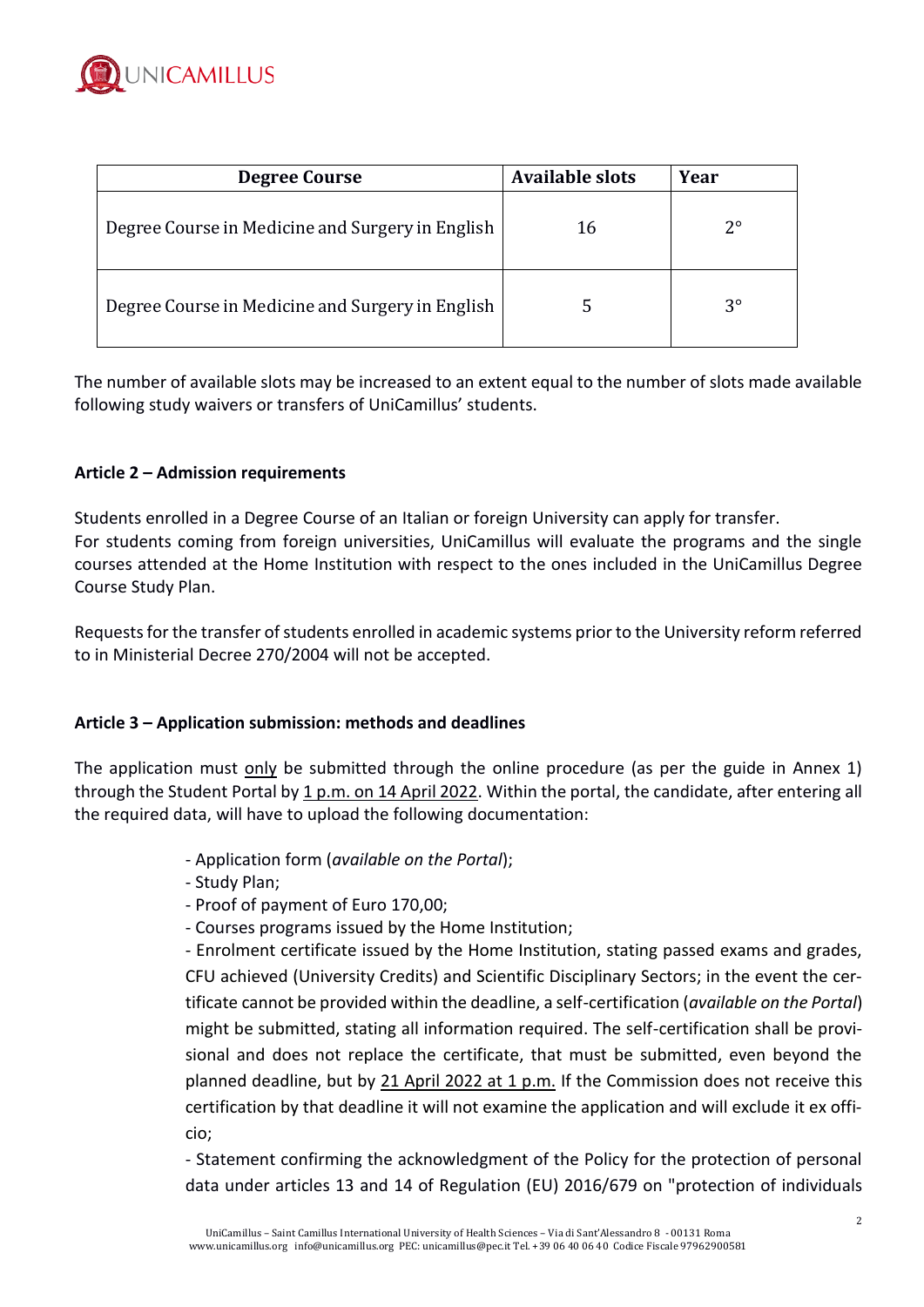

concerning the treatment of personal data" (hereinafter also "GDPR") provided by UniCamillus (*available on the Portal*).

The contribution to the expenses of participation in this transfer notice is Euro 170.00 (one hundred and seventy / 00) and payment must in any case be made through the online procedure no later than 1 p.m. on the expiry date of this notice.

The contribution to the expenses will not be reimbursed for any reason.

Students enrolled at a foreign University, in lieu of the self-certification, must attach to the above certified documents issued by the Home Institution, a translation in Italian language certified by the responsible bodies pursuant to current legislation. The study plan and the courses programs must be issued on the Home Institution letterhead and must include stamp and signature of the person in charge of the procedure, together with official legalized translation in Italian and a declaration issued by the competent Academic Authority proving the applied mark system or, in other words, the value system, along with a certified translation in Italian language.

Lastly, students transferring from non-Italian Universities must submit official documents, released by the competent Italian Embassy or Consulate General, certifying the acknowledgement of their Home Institution by the related Government.

Any other documentation will not be taken into consideration by the Evaluation Commission. The documentation described must always be sent through the Student Portal in the sections provided.

## Please Note: The files uploaded to the platform must not exceed a total of 30 Megabytes in upload.

In the absence of the aforementioned documentation, or part of it, the application will not be considered valid and will not be examined by the Commission.

For any information regarding the registration procedure, please contact the Registrar's Office at the following email address: [trasferimenti@unicamillus.org.](mailto:trasferimenti@unicamillus.org)

# **Article 4 – Criteria and evaluation of the applications**

Transfer applications will be accepted based on the chronological order of presentation detected by the Portal.

Applications received without the required documentation and / or sent in a different manner from what provided for in art. 3 of this notice, will not be evaluated and will be considered null and void.

Applications deemed valid will be examined by a special Commission which will evaluate the curriculum studiorum of each candidate and will provide for the recognition of the CFU (University Credits) on the basis of the candidate's achievements at the University of origin and the provisions of the teaching regulations of the UniCamillus Degree Courses. To this end, for transfers to the second year of the Degree Course in Medicine and Surgery, among the courses and credits obtained by the candidate, only those corresponding to the first year of the UniCamillus's study plan will be examined by the Evaluation Commission, while for transfers to the third year of the Degree Course in Medicine and Surgery, among the courses and credits obtained by the candidate, only those corresponding to the first and second year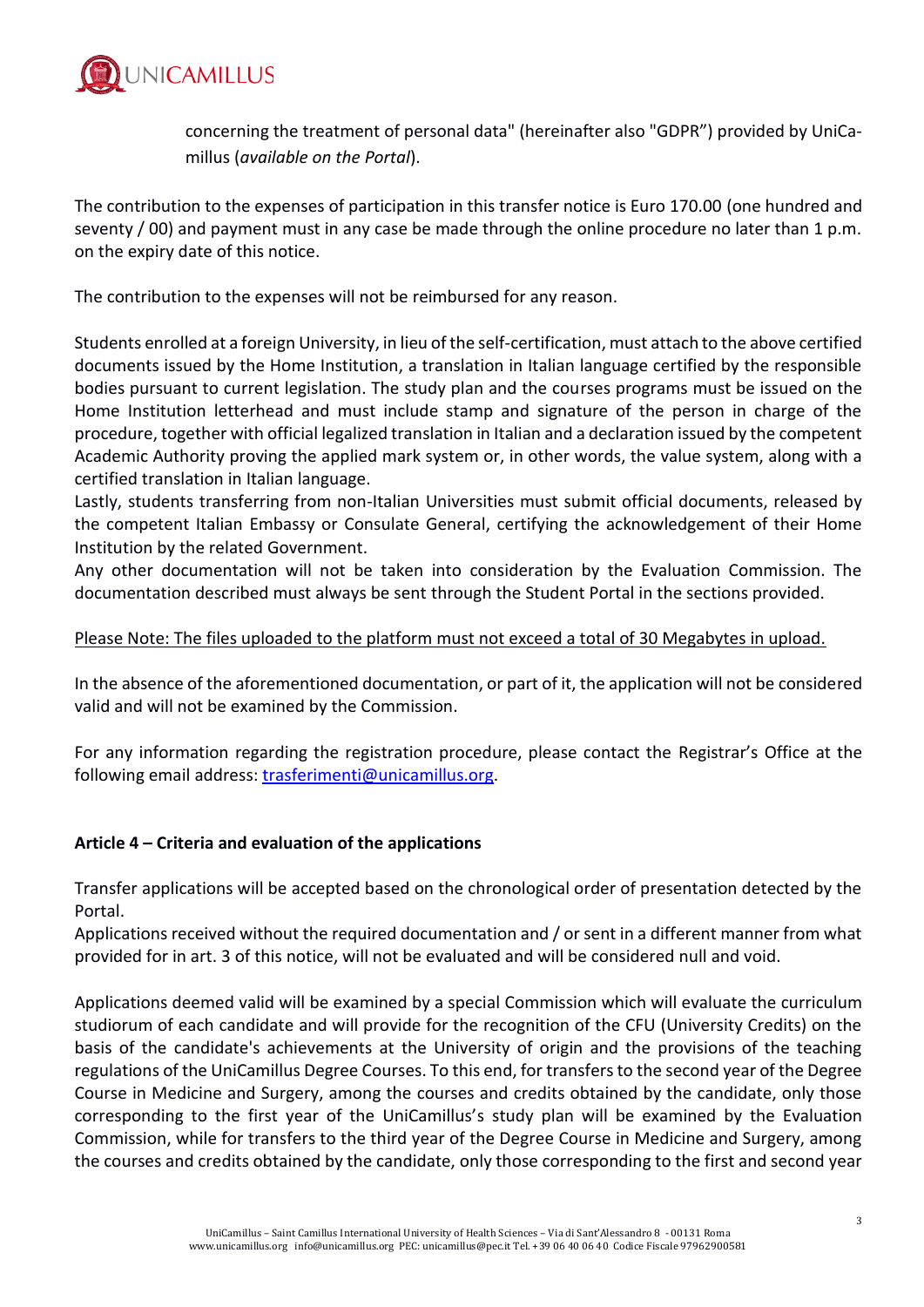

of the UniCamillus's study plan will be examined by the Evaluation Commission. Please, see UniCamillus study plans attached to this notice.

For enrolment in years following the first, the candidate must be recognized, at the undersigned University, at least the number of CFU listed below:

minimum 24 CFU for the 2° year minimum 52 CFU for the 3° year

Credits relating to internship activities will not be taken into consideration.

Candidates who report less than 24 CFU will not be eligible for any transfer.

The assessment on the recognisability of the CFU is valid exclusively for the selective procedure referred to in this decree.

# **Article 5 – Admission to the Degree Course**

By 29 April 2022 UniCamillus will publish the ranking on the website [www.unicamillus.org.](http://www.unicamillus.org/)

The ranking will report:

- complete list of applications received with indication of the chronological order of arrival;
- references of the candidate in anonymous form (initials of surname, name and date of birth);

- indication of admission to transfer.

Within the limit of available slots indicated in this call for applications, candidates will be considered admitted if they, following the assessment of credit recognition by the Commission, will have reached the minimum threshold of CFU useful for the transfer (24 CFU / 52 CFU) and in any case giving priority to the chronological order of arrival of applications.

With the same date of submission of applications according to the provisions of Article 3 of this call, the candidate who obtains the highest number of CFU recognized by the Commission prevails. In case of further equality, the younger candidate prevails.

Should the number of available slots increase, following further withdrawals or transfers, the University reserves the right to draw on this ranking or to issue a new notice. In any case, the validity of this ranking expires on 15 May 2022.

### **Article 6 – Pre-Enrolment**

Candidates entitled to enrol must, under penalty of exclusion, carry out the pre-enrolment procedure within May 3<sup>rd</sup> 2022 at 1 p.m., according to the following procedure:

1. paying the first installment of the university fee for an amount equal to Euro 6,500.00 (six thousand and five hundred / 00);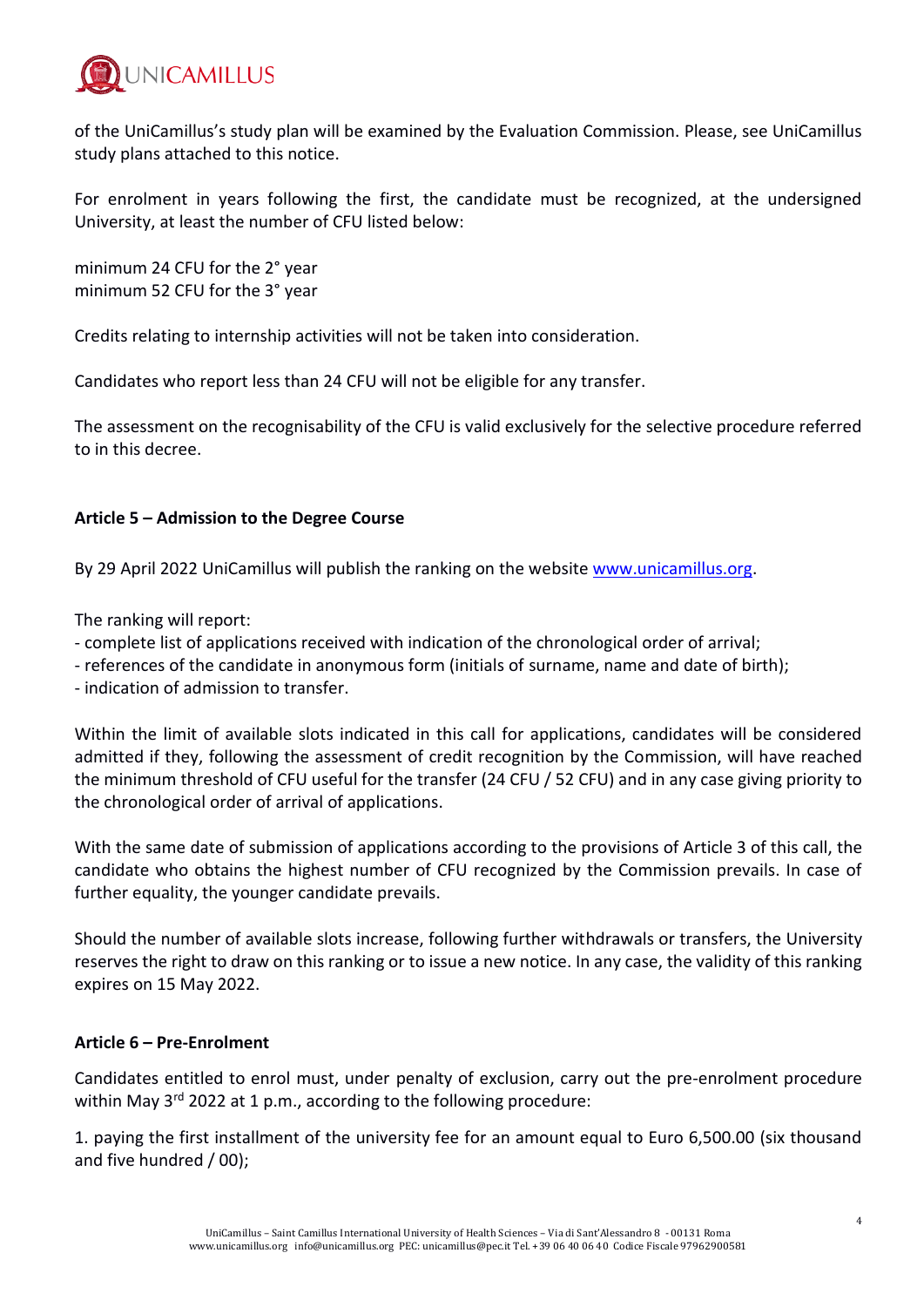

2. submitting a declaration certifying that that the candidate has fully read the Student Contract (attached to this Call for application) and the Tuition Fees and Contribution Regulations for the academic year 2022/2023 (available on the University web portal at the following link https://www.unicamillus.org/it/regolamenti/).

The publication of the ranking and all related notices on the University website has the value of official communication to interested parties. Any personal communications that may be sent to the email addresses entered in the application form will have the sole purpose of facilitating them in following the competition process, but will in no way replace the notices published on the University website. It therefore remains the responsibility of the candidate to verify his / her position by taking action in the manner and within the terms provided for proceeding with enrolment.

Any candidate who waives or does not complete the enrolment procedure within the time limits indicated in this notice will not be reimbursed in any case the amounts already paid and will be automatically considered waivered.

In case the pre-enrolment is completed in remote modality or not at the University's premises, the student, within 14 (fourteen) days from the date of pre-enrolment (the count of the date starts from the date in which payments were made), can exercise the right of waiver, expressly informing UniCamillus regarding his intention to waive, through certified letter with return receipt**.** If the right of reconsideration is exercised, UniCamillus will reimburse the student for the amounts paid for the pre-enrolment within the following 14 (fourteen) days, withholding only the 5% of the amount paid by the student, for secretarial and pre-enrolment services borne by the University, - using the same means of payment used by the User for the initial payment, unless expressly indicated a different means of payment.

Apart from the mandatory cases expressly provided for in this announcement, no reimbursement of payments made will be made under any circumstances.

# **Article 7 - Enrolment**

In order to enroll in the second or third year of the course, candidates who have acquired the right to enroll must, from September 5<sup>th</sup> 2022 and until 4 p.m. on September 14<sup>th</sup> 2022, complete the online enrolment procedure by sending the following documentation:

- enrolment application addressed to the Rector, available online, and acceptance of the UniCamillus Code of Ethics;
- Student Contract, signed for acceptance (form available online);
- digital photograph (to be uploaded) $\frac{1}{15}$
- photocopy of an identity document and photocopy of the health card (fiscal code) foreigners legally residing in Italy must also submit a valid residence permit;  $\sum_{s \in \mathbb{N}}$
- Privacy Policy (form available online);
- statement of no impediment to the transfer issued by the home Institution;
- proof of payment of the second instalment of the tuition fees, of Euro 6,500.00 (six thousand and five hundred / 00). Payment of the third and last instalment of Euro 7,000.00 (seven thousand / 00) must be made by 31 January 2023;
- revenue stamp worth Euro 16,00;
- Proof of payment of the Regional Tax, to be paid directly to Lazio Region (please see the related instructions on http://www.laziodisco.it/come-fare-per/tassa-regionale-per-il-diritto-allo-studio/).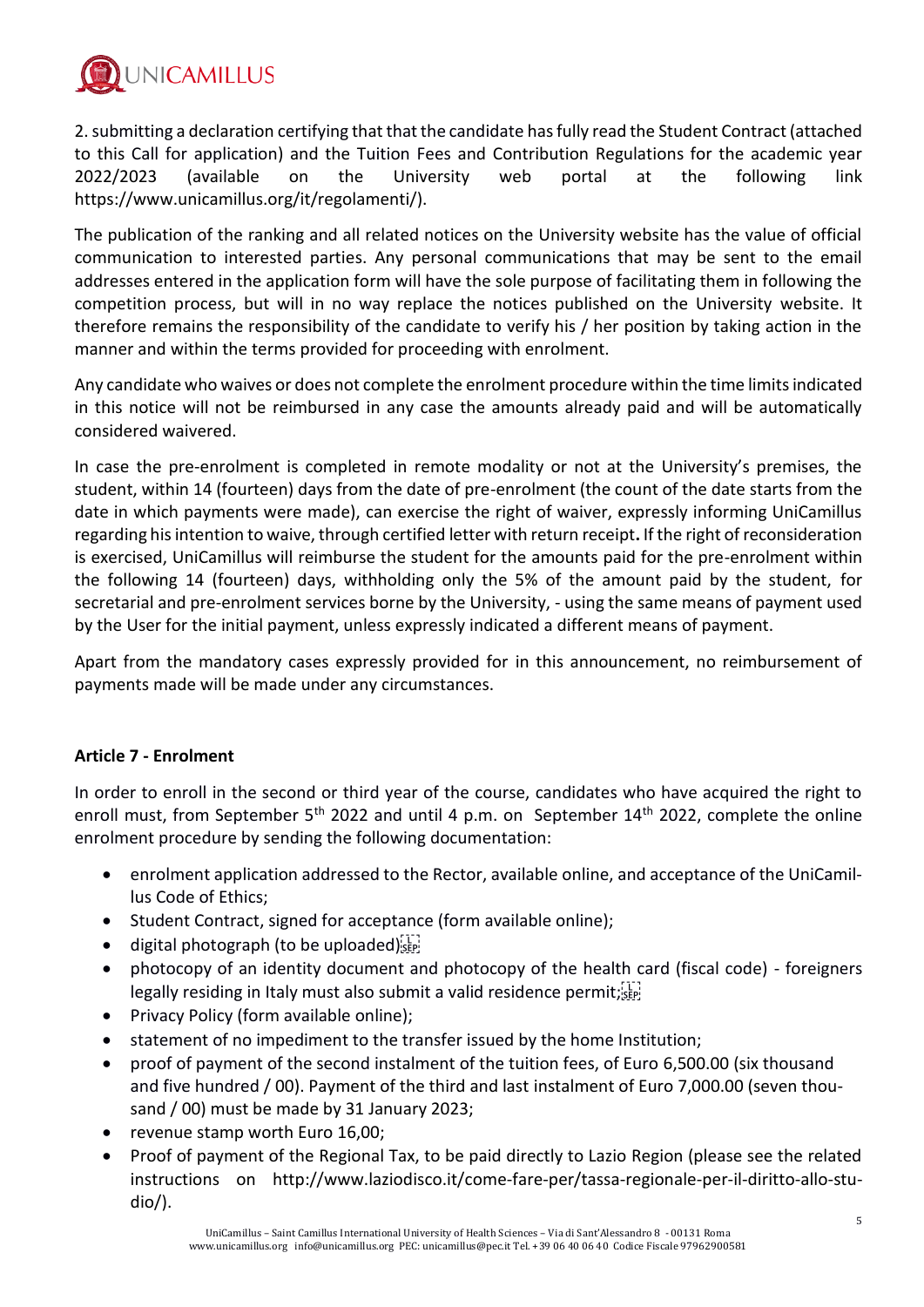

Italian and foreign students with qualifications obtained abroad, by September 30<sup>th</sup> 2022 (under penalty of exclusion) must submit to the Registrar's Office the official translation (legalised, if necessary) in Italian of the qualifications, accompanied by a Declaration of Value issued by the Italian Embassy or Italian General Consulate competent for the territory in the country where the qualification was issued.

In the event that enrolment has been completed remotely or outside the University spaces, the student, within the term of 14 (fourteen) days, starting from the date of signing the Student Contract (in case of failure to indicate of the date on the Student Contract, the time will be calculated starting from the date in which payments were made), can exercise the right of reconsideration by clearly communicating to UniCamillus the will to reconsider, by registered letter with return receipt. In case of exercise of the right to reconsider, UniCamillus will proceed to reimburse the student for the costs incurred for enrolment within the following 14 (fourteen) days - withholding for secretarial and enrolment services an amount equal to 5% of the amount paid - using the same means of payment used by the User for the payment, unless a different means of paymen is expressly indicated.

Exercising the right to reconsider is equivalent to submitting a study waiver request.

## **Article 8 - Procedures for waiver, transfer and abandonment of studies**

Students who wish to waive from their studies, will have to submit their study waiver request by using the format provided by the University and send it by Certified Email (PEC) to [office.unicamillus@pec.it.](mailto:office.unicamillus@pec.it) Alternatively, they can use the online procedure by entering the University's student portal (Gomp) with their credentials and going to the section: "career> applications> study waiver application".

Except in the case expressed in the above paragraph, in the event of waiver or transfer, the amounts already paid up to the time of submission of the relative application will not be reimbursed under any circumstances by the University. The student who waives from his / her studies after regular enrolment or abandons them after the start of lessons, is in any case required to pay in full the fees and contributions provided for by the Tuition Fees Regulations for the Academic Year in which he is enrolled.

**No refunds will be made for payments made except in the cases expressly governed by this Call for application.**

### **Article 9 - Mandatory vaccinations**

Upon enrolment, the admitted student states his commitment to be screened, within 15 days from the enrolment:

- for tuberculosis *(prova tubercolina)* performed according to the Mantoux technique, according to the guidelines on the Prevention of tuberculosis (provision 17.12.1998 of the State-Regions Conference) and by the D.P.R. 07/11/2001 no. 465, regulating tuberculosis vaccination;
- for viral hepatitis B, pursuant to Law no. 165 of 27/05/1991.

The declaration model will be available for download in the institutional portal of the University.

The student also declares his / her commitment to undergo any other vaccination available, from time to time deemed appropriate by the University for the safety of the student and all those with whom he / she may come into contact due to the academic activities required that you participate.